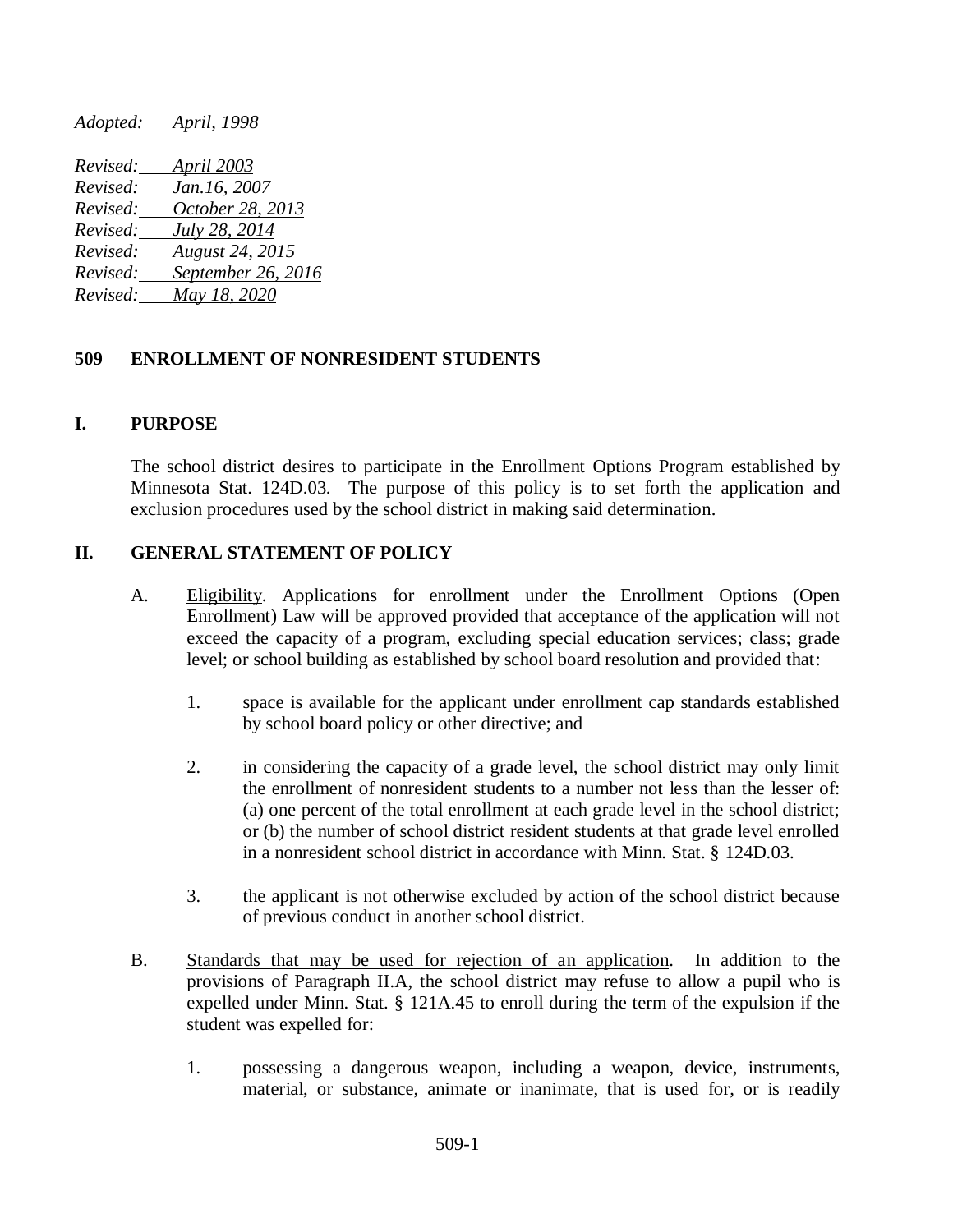capable of, causing death or serious bodily injury, with the exception of a pocket knife with a blade less than two and one-half inches in length, at school or a school function;

- 2. possessing or using an illegal drug at school or a school function;
- 3. selling or soliciting the sale of a controlled substance while at school or a school function; or
- 4. committing a third-degree assault involving assaulting another and inflicting substantial bodily harm.
- C. Standards that may not be used for rejection of application. The school district may not use the following standards in determining whether to accept or reject an application for open enrollment;
	- 1. previous academic achievement of the student;
	- 2. athletic or extracurricular ability of the student;
	- 3. disabling conditions of the student;
	- 4. the student's proficiency in the English language;
	- 5. the student's district of residence except where the district of residence is directly included in an enrollment options strategy included in an approved achievement and integration program; or
	- 6. previous disciplinary proceedings involving the student. This shall not preclude the school district from proceeding with exclusion as set out in Section F. of this policy.
- D. Application. The student and parent or guardian must complete and submit a School District Enrollment Options Program application developed by the Minnesota Department of Education and available on their website (education.mn.gov). Go to "Students and Families," then, under "School Choice," select "Open Enrollment." The form is entitled, "General Statewide Enrollment Options Application for K-12 and Early Childhood Special Education."
- E. Lotteries. If a school district has more applications than available seats at a specific grade level, it must hold an impartial lottery following the January 15 deadline to determine which students will receive seats. The district must give priority to enrolling siblings of currently enrolled students, students whose applications are related to an approved integration and achievement plan, children of the school district's staff, and students residing in that part of a municipality (a statutory or home rule charter city or town) where: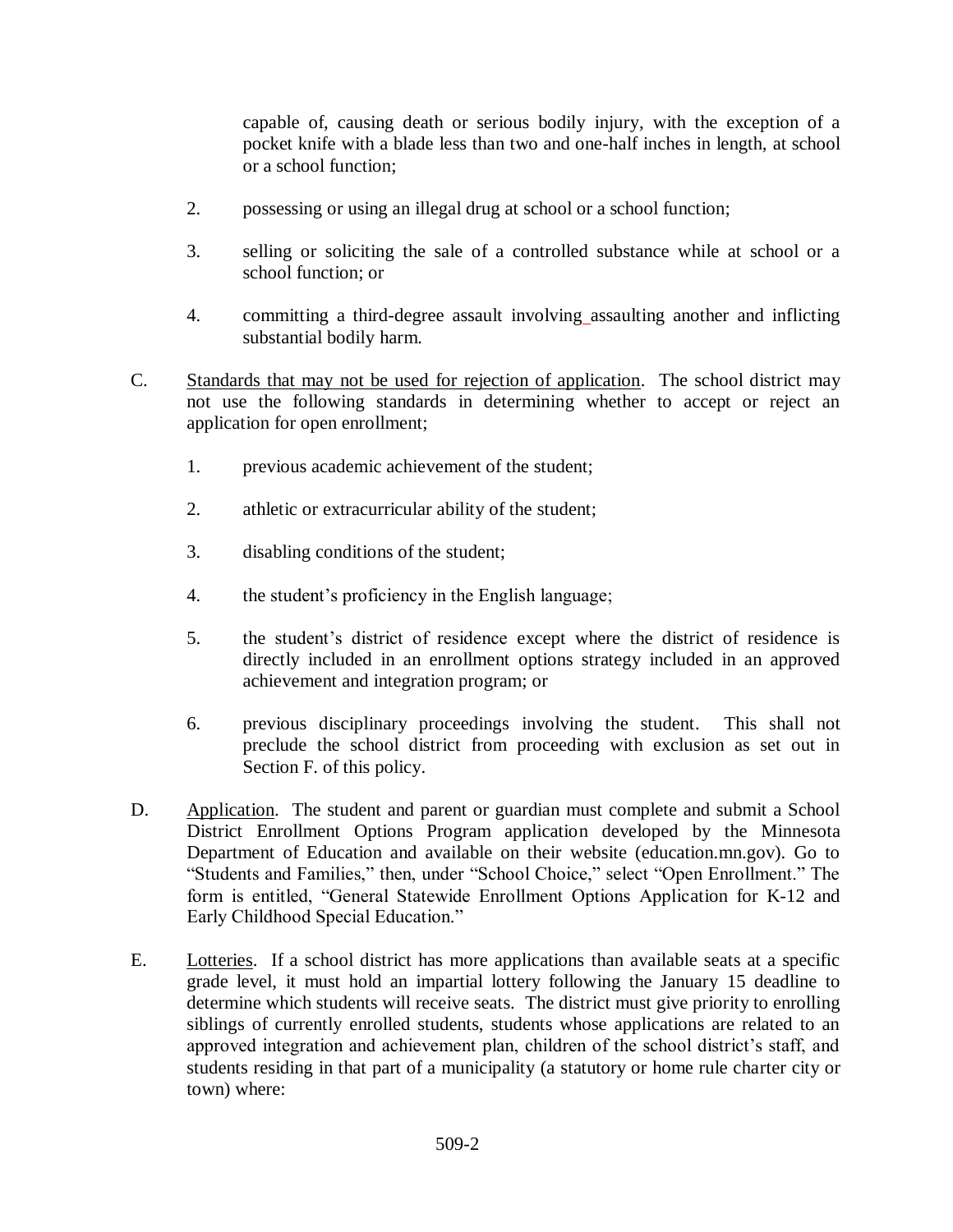- 1. the student's resident district does not operate a school building;
- 2. the municipality is located partially or fully within the boundaries of at least five school districts;
- 3. the nonresident district in which the student seeks to enroll operates one or more school buildings within the municipality; and
- 4. no other nonresident, independent, special, or common school district operates a school building within the municipality.

The process for the school district lottery must be established by school board policy and posted on the school district's website.

# F. Exclusion

- 1. Administrator's initial determination. If a school district administrator knows or has reason to believe that an applicant has engaged in conduct that has or could subject the applicant to expulsion or exclusion under law or school district policy, the administrator will transmit the application to the superintendent with a recommendation of whether exclusion proceedings should be initiated.
- 2. Superintendent's review. The superintendent-may make further inquiries. If the superintendent determines that the applicant should be admitted, he or she will notify the applicant and the school board chair. If the superintendent determines that the applicant should be excluded, the superintendent will notify the applicant and determine whether the applicant wants to continue the application process. Although an application may not be rejected based on previous disciplinary proceedings the school district reserves the right to initiate exclusion procedures pursuant to the Minnesota Pupil Fair Dismissal Act as warranted on a case-by-case basis.

# G. Termination of Enrollment

1. The school district may terminate the enrollment of a nonresident student enrolled under an enrollment options program pursuant to Minn. Stat. § 124D.03 or 124D.08 at the end of a school year if the student meets the definition of a habitual truant, the student has been provided appropriate services for truancy under Minn. Ch. 260A, and the student's case has been referred to juvenile court. A "habitual truant" is a child under 17 years of age who is absent from attendance at school without lawful excuse for seven school days in a school year if the child is in elementary school or for one of more class periods on seven school days in a school year if the child is in elementary school or for one or more class periods on seven school days in a school year if